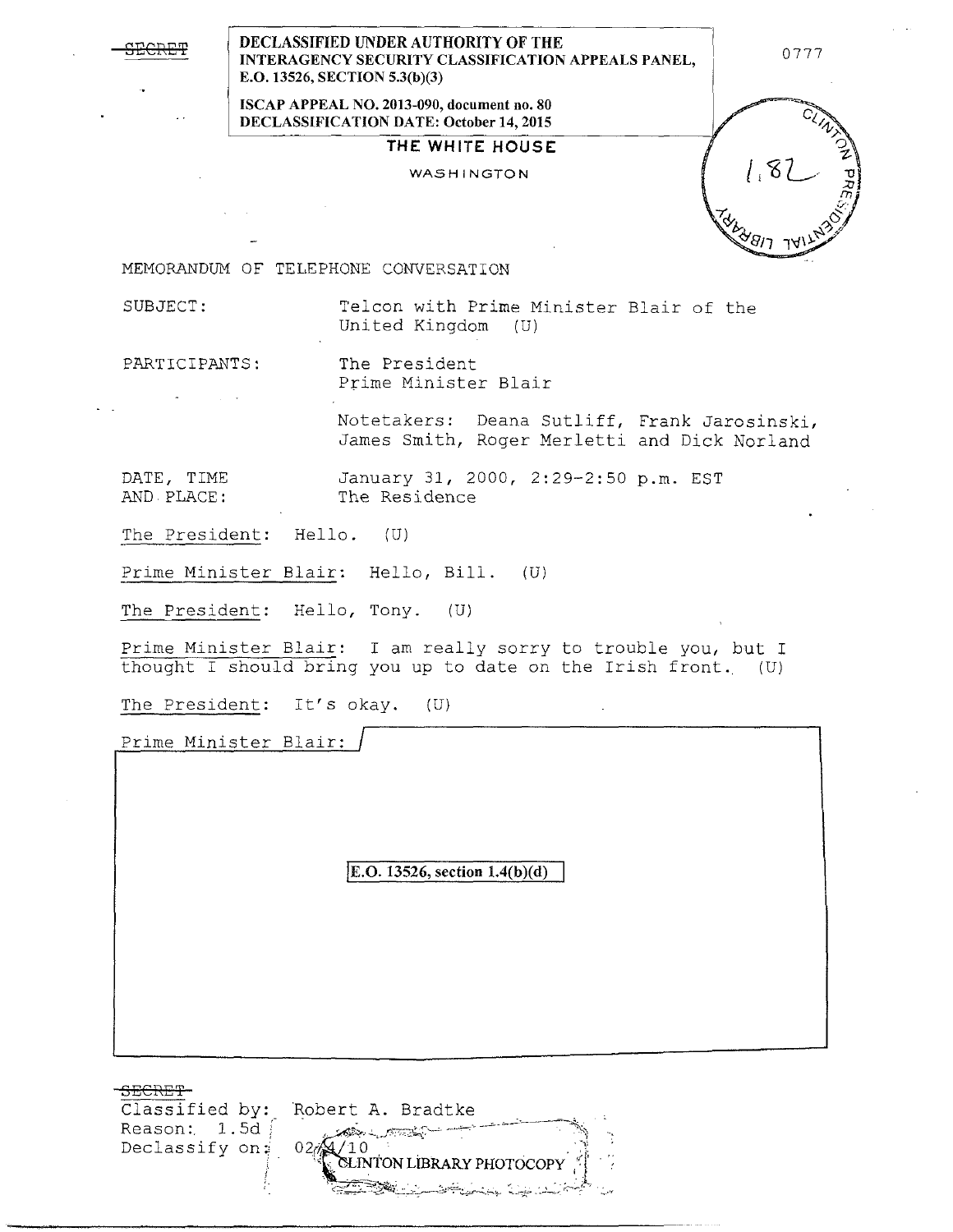$S<sub>E</sub>$ CRE $T$  2

ا ج

The President: What do you think is really going on in the IRA?  $\sqrt{81}$ 

|       | E.O. 13526, section $1.4(b)(d)$                                             |
|-------|-----------------------------------------------------------------------------|
|       |                                                                             |
|       | The President:<br>Everyone else has made compromises                        |
| said. | Everybody else did what they<br>Everybody else already delivered first. 187 |
|       | Prime Minister Blair:                                                       |
|       | E.O. 13526, section $1.4(b)(d)$                                             |

more whack at him?  $(x)$ 

Prime Minister Blair: I think it's a good idea.

**jE.O. 13526, section 1.4(b )(d)** 

The President: So this statement they were willing to make about the IRA, they can't even make that public?  $\bigcup$ St

**SECRET** 

| <b>SLINTON LIBRARY PHOTOCOPY</b>  |  |
|-----------------------------------|--|
| والمسائف المرار والمولية للمسامحة |  |

 $1.1111$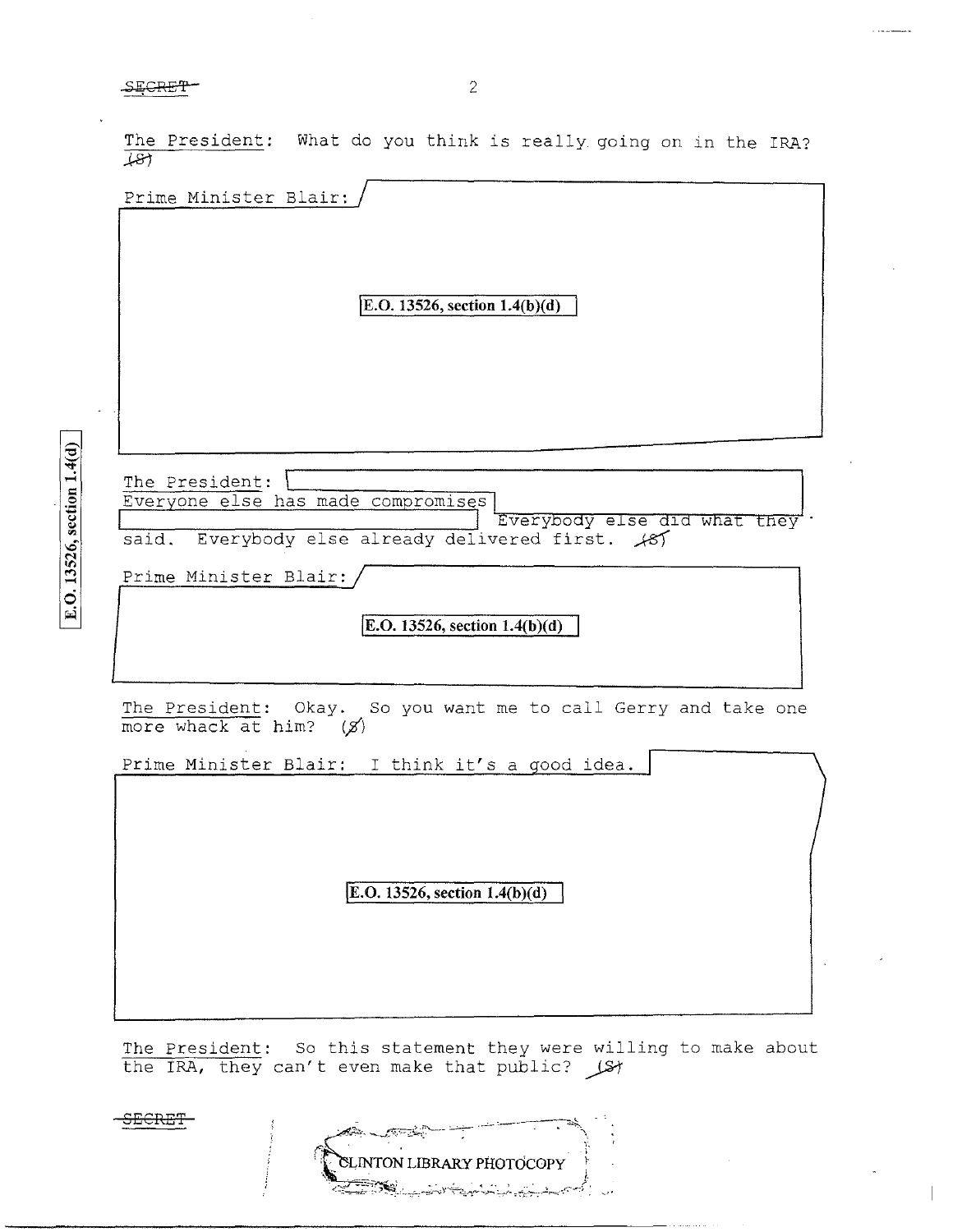| Prime Minister Blair: |                                                                |  |
|-----------------------|----------------------------------------------------------------|--|
|                       | E.O. 13526, section $1.4(b)(d)$                                |  |
|                       | Do you know what I mean?                                       |  |
| language.<br>- 187    | The President: Yes, I agree with you. This is very conditional |  |
| Prime Minister Blair: |                                                                |  |

**E.O. 13526, section 1.4(b)(d)** 

The President: No, no, I think the IRA may not care if America withdraws its support, but I think Sinn Fein will be in a lot worse condition if its friends in Congress lay it all on them. He may not be able to do anything about it, maybe he even wants it in some manner. He can't say this,

**E.O. 13526, section 1.4(d)** 

Prime Minister Blair: That is the thing.

**jE.O. 13526, section I.4(b )(d)** 

**INTON LIBRARY PHOTOCOPY** 

SECRE'l'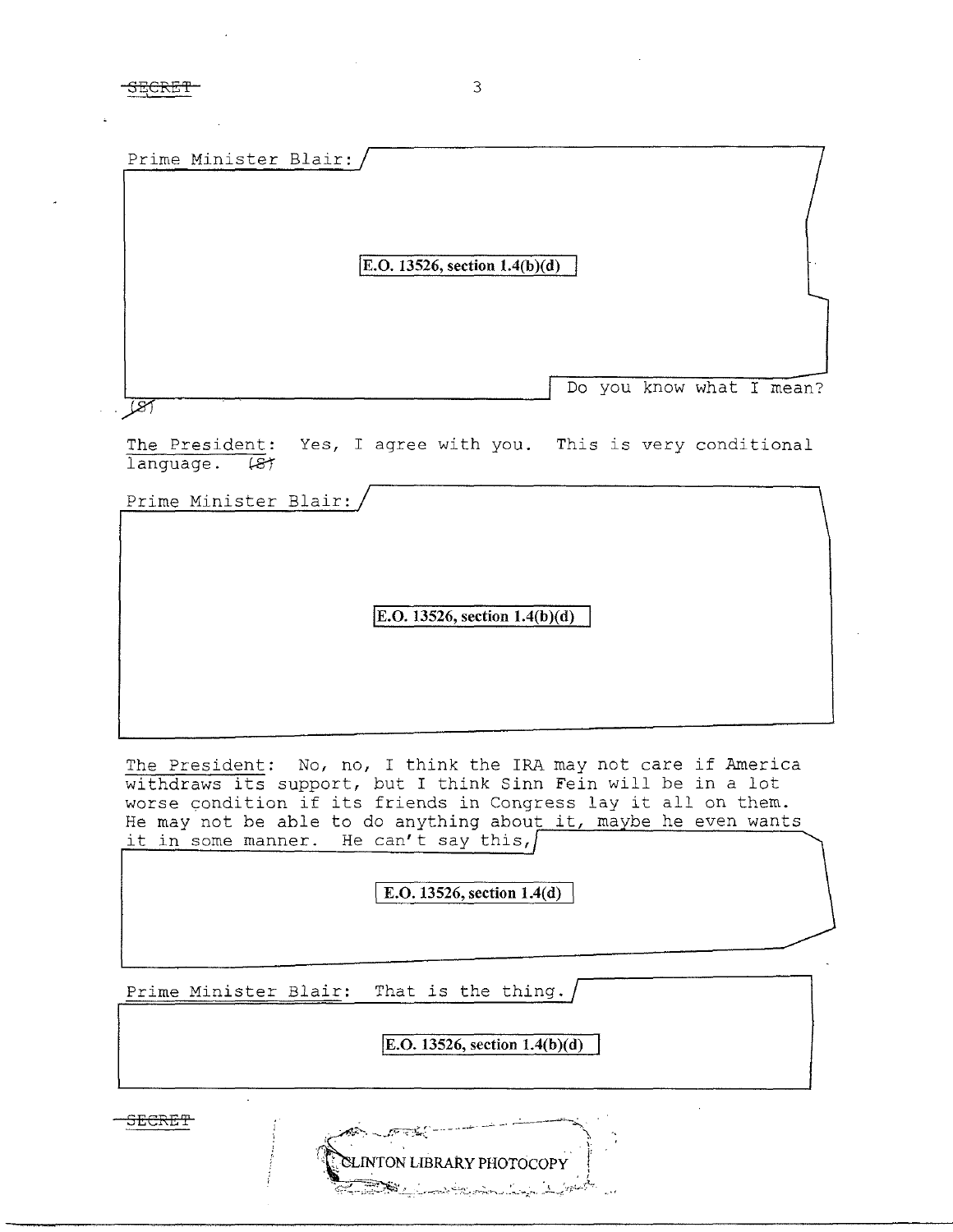| v. |
|----|
|    |

|                       | E.O. 13526, section $1.4(b)(d)$                                                  |
|-----------------------|----------------------------------------------------------------------------------|
|                       |                                                                                  |
| The President:        | I'll call Adams and do the best I can.<br>I agree.<br>E.O. 13526, section 1.4(d) |
| Prime Minister Blair: |                                                                                  |
|                       | E.O. 13526, section $1.4(b)(d)$                                                  |
| The President:        | E.O. 13526, section $1.4(d)$                                                     |
| Prime Minister Blair: |                                                                                  |
|                       | E. O. 13526, section 1.4(b)(d)                                                   |
| The President:        | E.O. 13526, section 1.4(d)<br>$\cdot$                                            |
| Prime Minister Blair: | E.O. 13526, section $1.4(b)(d)$                                                  |
| <b>SECRET</b>         |                                                                                  |